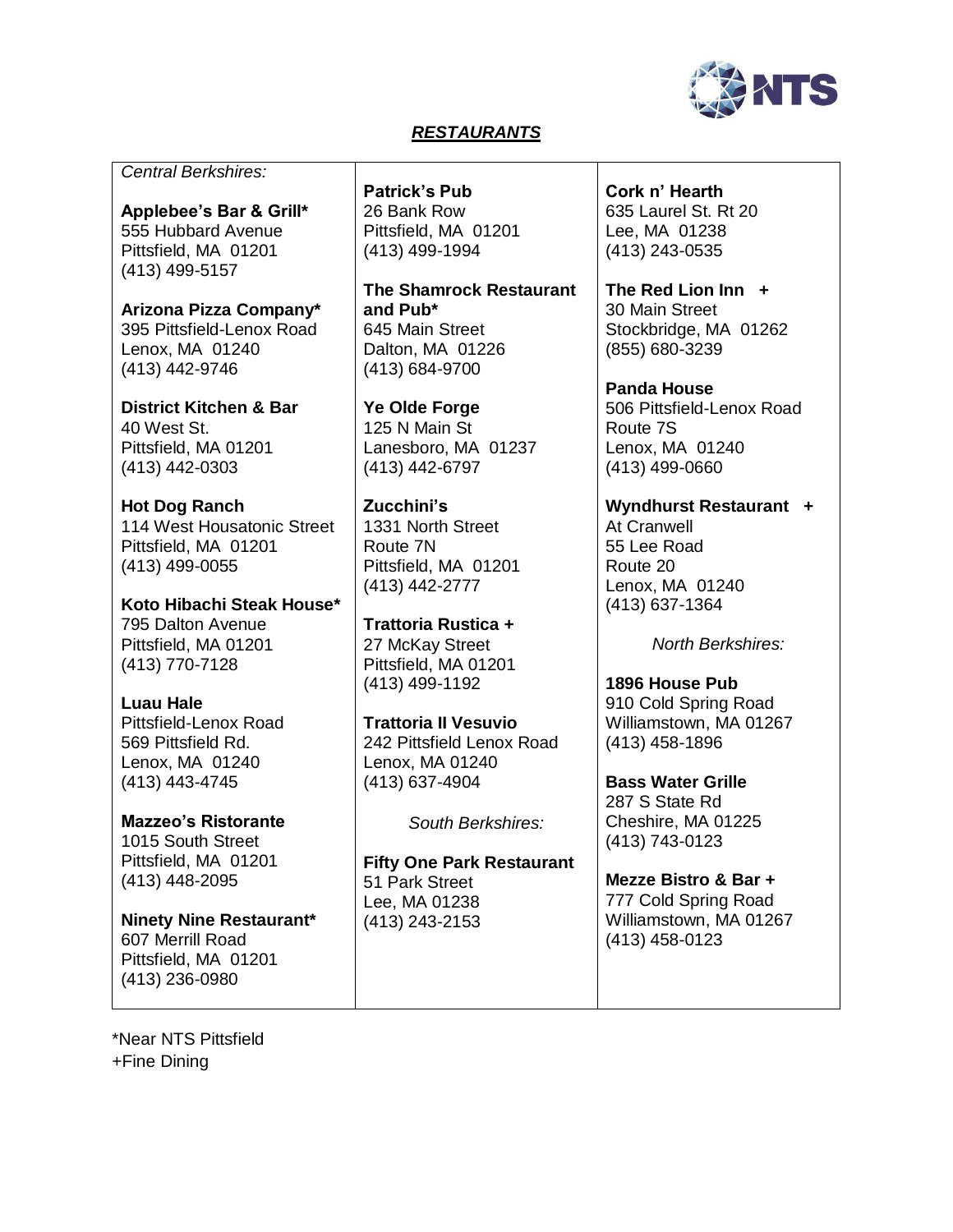

### *ACCOMMODATIONS*

# **Holiday Inn**

# \*\*\*\*

Berkshire Common 1 West Street Pittsfield, MA 01201 (413) 499-2000 (10 min. to NTS)

### **Cranwell Spa & Resort + Golf Club**



55 Lee Road Route 20 Lenox, MA 01240 (413) 637-1364 (20 min. to NTS)

## **Comfort Inn**

\*\*\*\*

1055 South Street Route 7S Pittsfield, MA 01201 (413) 443-4714 (20 min. to NTS)

#### **Marriott Hotel**

70 Pittsfield Rd. Lenox, MA 01240 (413) 551-7700

**Hampton Inn & Suites Berkshires – Lenox** \*\*\*

445 Pittsfield Lenox Road Route 7S Lenox, MA 01240 (855) 680-3239 (20 min. to NTS)

**Best Western Plus Hills Inn and Suites** \*\*\*\*

1350 West Housatonic Street Route 20 Pittsfield, MA 01201 (413) 442-8714 (20 min. to NTS)

**Hilton Garden Inn** 1032 South Street Pittsfield, MA 01201 (413)448-2222 (20 min. to NTS)

**Hotel on North** 297 North Street Pittsfield, MA 01201

*For the best possible rate, please remember to mention NTS - Lightning Technologies when you book your hotel.*

## **Red Lion Inn** \*\*\*\*\*

Main Street Route 102 Stockbridge, MA 01262 (413) 298-5545 (40 min. to NTS)

## **Yankee Inn**

☆☆☆

461 Pittsfield Road Route 7S Lenox, MA 01240 (413) 499-3700 (20 min. to NTS)

#### **Yankee Extended Stay Suites**

 $\frac{1}{\sqrt{2}}$   $\frac{1}{\sqrt{2}}$   $\frac{1}{\sqrt{2}}$ 

20 West Housatonic Street Route 20W Pittsfield, MA 01201 (413) 499-3700 (10 min. to NTS)